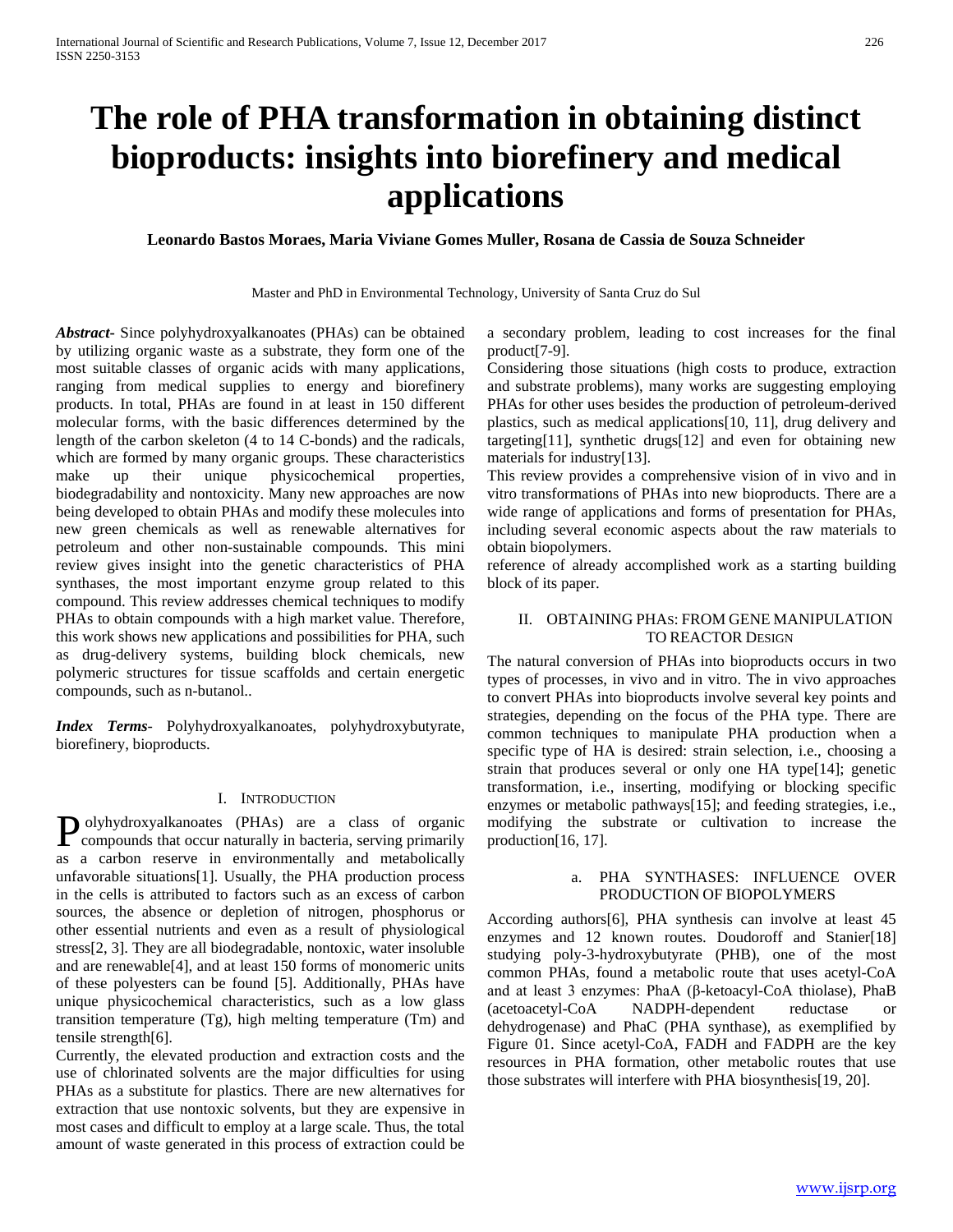

Figure 01. Overview of the most common route for PHB accumulation in bacteria, with the 3 main enzymes (PhaA, PhaB, PhaC) and the intermediary molecules generated. The process starts with the condensation of two molecules of acetyl-CoA into acetoacetyl-CoA by the action of PhaA. PhaB converts acetoacetyl-CoA, formed previously, into 3-hydroxybutyryl-CoA, which will be polymerized by PhaC by removing the coenzyme-A.

Each metabolic pathway has specific enzymes and activities with HA monomers and precursors. PHA synthase seems to be the most important enzyme involved in the process to obtain specific polymers, having a particular role in polymeric structure and conformation[21, 22]. PHA synthases are the main class of enzymes[22] that polymerize HA units in the cell within PHAgranules where they are located, which are generally attached to the cellular membrane[3, 23].

PHA synthases classes I and II are very similar, having one single subunit (PhaC) with a molecular weight of 65 kDa that polymerizes CoA thioesters of short chain length (scl-HAs) and medium chain length (mcl-HAs), such as 3-hydroxybutyrate (3- HB) and 3-hydroxyvalerate (3-HV)[24]. Class III is composed of two subunits (approximately 40 kDa each), PhaC and PhaE, and utilizes scl-HAs, ranging from three to five carbons in length. Classes IV and III are very similar, the difference being that class IV has another subunit, PhaR, that improves the enzyme stability in the PHA granule-structure[1, 6, 19].

Since PHA synthases are the major enzymes involved in polymerization, they are suitable for changes and mutation insertions to manipulate the way that the enzymes synthetize different polymers. The most common way to change the production is the addition of recombinant plasmids into strains with high production rates, such as Escherichia coli, from other organisms or from different species[25, 26]. Pseudomonas stutzeri and Pseudomonas putida[27], Cupriavidus necator [28] and Bacillus megaterium [29] are the preferred sources of PHArelated genes for applications involving genetic transformation.

# b. USING BIOREFINERY AS A PLATFORM TO OBTAIN PHAS

Most of our chemical industry is based in fossil fuels and nonrenewable resources, leading to a dangerous situation and imminent exhaustion of those sources of energy. In the late 90s, the term biorefinery started to be employed, and it initially involved looking for alternatives to replace common methods for non-food bioproducts and certain chemicals[30, 31]. The National Renewable Energy Laboratory defines a biorefinery as "a facility that integrates biomass conversion processes and equipment to produce fuels, power and chemicals from biomass;" thus, biorefinery takes the perspective of an integrated process that absorbs organic residues to transform them into value-added products and energy[32].

In a biorefinery, the whole process usually involves at least three steps: 1) selection of organic waste, 2) pretreatment and 3) insertion into the system to generate the desired products, with or without the generation of byproducts. In this context, two steps are crucial to an environmentally and economically friendly process, i.e., the pretreatment and the system to obtain the product[31, 33]. Thus, pretreatment can be carried out by three different approaches: physical, chemical or biological.

Physical pretreatment involves freezing, extrusion, microwave and heat processes to breakdown the main components of the organic waste. This process is environmentally safe but normally has high energy costs[34, 35].

Chemical pretreatments, such as oxidation, alkali or acid hydrolysis, organic solvents or ionic liquids, are some of the most effective single processes and are widely used on an industrial scale. However, there are several environmental aspects that need to be carefully monitored, since these pretreatments can generate toxic byproducts (e.g., chlorinated organic compounds) [31, 36].

Biological approaches to treat organic wastes seem to be the best option, considering the environmental and economic aspects. However, these pretreatment processes do not generate large yields of biomass ready for usage. They need to be improved for larger applications, such as the fuel and energy industry, green chemicals and new polymeric materials research[35, 37].

The costs to operate and implement a biorefinery are high, and they require skilled labor. These costs mean that the product obtained at the end of the process must have high market value or high demand, thus giving the project economic sustainability. With this premise, the idea is to modify the products obtained in the process, such as building blocks or chemicals, into new substances with specific markets. For example, the pharmaceutical industry is quite appropriate for the commercialization of this type of technology. In the case of HAs, there are numerous processes to convert the main building blocks such as 3HB, 5HV and 3HO (3-hydroxyoctanoate) into fine chemicals, drugs for Alzheimer's treatment and other noble applications.

# III. TECHNIQUES TO MODIFY HAs INTO NEW **BIOPRODUCTS**

a. Chemical transformations, different applications and bioproducts from HAs

Since HAs can easily be produced from organic biomass (as described above) and purified, many approaches can be designed to modify those organic compounds into distinct bioproducts with noble applications. Reactions such as coupling, esterification, cyclization and substitution are the most common approaches to obtain new products from organic compounds, and HAs have great potential and diverse applications[10, 38]. Among the scl- and mcl-HAs, considering their polymeric forms, production rates and easy purification, HB, HV, HHx (hydroxyhexanoate) and HO stand out with respect to quantity and applicability[39].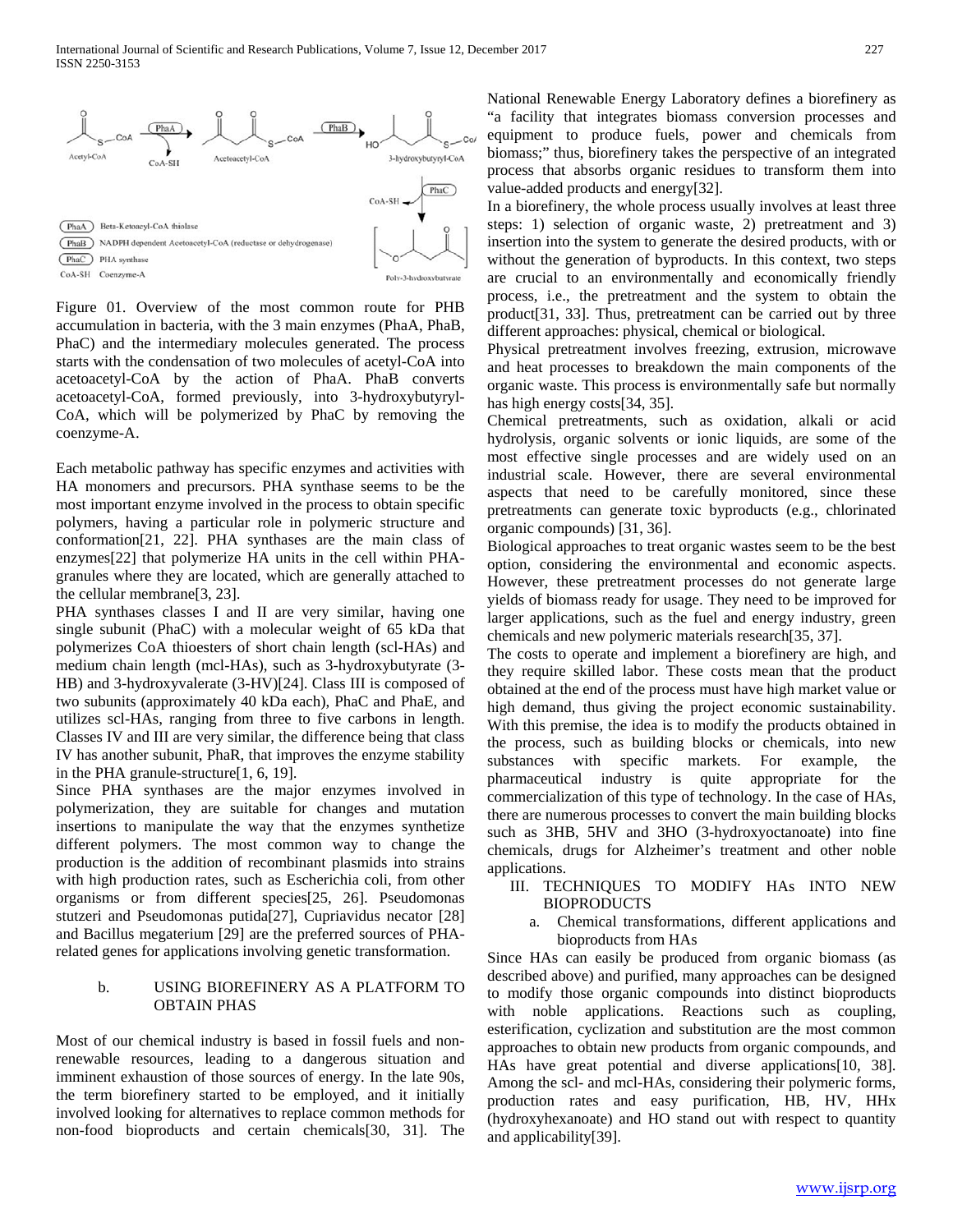The most common HA is HB, which is easily obtained from almost all microorganisms that accumulate PHAs. The methylation of 3-HB generates methyl-hydroxybutyrate, a molecule with a great potential in the medical field[40] that is used to combat Alzheimer's[41] and improve memory in mice[42]. This approach is an alternative to the high cost to obtain these molecules. Another use is to convert PHB to nbutanol[43], an important fuel with a high market value and applications in the chemical industry.

Recently, Dhamankar and collaborators[44], have created an efficient platform to obtain 3-hydroxybutyrolactone (3-HBL) from PHB through a biosynthetic pathway. Furthermore, the platform utilizes a recombinant E. coli to produce 3-HBL and 3,4-dihydroxybutyric acid (3,4-DHBA)[44] utilizing glucose as a carbon substrate. As described by Werpy and Petersen[45], 3- HBL and 3,4-DHBA have interesting market applications, including as precursors in the pharmaceutical industry and for the synthesis of important building blocks.

Another compound with medical applications is  $\gamma$ hydroxybutyrate, a psychotropic drug that affects the central nervous system (CNS) and is known as "the date-rape drug"[46]. Commercially, γ-hydroxybutyrate is prepared as a sodium salt (sodium oxybate) and utilized to treat alcohol withdraw[47]. It is also consumed illegally by many young people because it causes a sense of euphoria, but it can cause severe toxicological effects and be fatal in high doses[48].

HV or hydroxyvalerate, another important HA, can be changed by adding a methanolic group at position 4 to generate 3 hydroxy-4-methylvalerate (3H-4MV) utilizing an approach developed by Saika and co-workers[49]. 3H-4MV has an interesting use as a flexibility-enhancing agent in polymers, changing their crystallinity[50]. HV is mostly found in a copolymer formation due to its capability to change crystallinity and cause changes in melting and glass transition temperatures[28, 51]. It is also used for medical applications[11, 52], including as a drug delivery system and in implants[40, 53]. Another HA with a variety of medical and clinical applications is hydroxyhexanoate (HHx), which can be used as a support material for tissue engineering[54], advanced drug delivery systems[55] and even as a polymeric material[56]. Since both are applicable in the medical field, HAs used for human implants or drug delivery systems need to pass a series of tests to avoid contamination by other compounds, especially endotoxins[9, 57]. In an early article, Kunz and Weimer[58] proposed the in vivo production of adipic acid by feeding Pseudomonas spp. 6 hydroxyhexanoate. Another utilization of HHx is in block copolymers[6] to change the aging properties of the main polymer, thus providing more stability and durability.

Along with HB in applicability, hydroxyoctanoate (HO) is a medium-chain length alkanoate that has many uses and sub products that can easily be obtained through modification of the main molecule. First, in the medical and pharmaceutical fields, HO can be used in a film form for pulmonary valve implants and drug-eluting stents[11], polyesters with antimicrobial activity[59, 60], drug-release systems[61], tissue engineering materials and other applications[40, 62, 63]. Second, graft polymers can be obtained, which adds a functional group in the polymer to generate a product with new characteristics[6]. Nano composites with graphene<sup>[13]</sup>, that have a great added value, as well as

chiral hydroxyacids[64] are options for more economical uses of HO.

IV. Final considerations and future prospects of HAs

PHAs have emerged as a new bio-based chemical platform for the green production of top-value products due to the diversity obtained from their byproducts and their applicability in different areas. Many microorganisms have been found to accumulate HAs, mainly in the form of 3-HB (PHB), but only a few have been exploited until now[6, 65]. Cheap substrates, such as xylose, palm oil, glycerol and malt waste, can easily be employed as raw materials to obtain HAs[1] with small modifications in the process and in the microorganisms utilized to carry out the conversion.

Looking at the polymers market, one of the most readily available organic molecules is HA, which appears to be the most promising building block, along with succinic acid and polylactic acid[65], but has lower costs compared to petroleumderived compounds[66], though the production of petroleumbased plastics is still economically attractive for industry. Governmental incentives for R&D, tax exemptions or lower taxes and other fiscal obligations would support more initiatives for biopolymers and other products. Considering the long-term perspective, petroleum-based products such as plastics will be replaced gradually by green chemicals and renewable organic processes.

Other attractive sectors are the bio-medical and pharmaceutical industries, with promise in drug-delivery systems[52, 67], tissue engineering support materials[54, 68], scaffolding, and even drugs themselves[41, 42]. These applications need a pure polymer, without other contaminants, such as solvents[9] or toxins, such as LPS (lipopolysaccharides)[69] or other compounds that affect human health.

HA utilization in more diverse applications is still in the process of obtaining the raw materials needed for production. With advances in biorefinery technology and research on metabolic pathways that regulate HA synthesis, the process can reach optimal or sub-optimal ranges.

## V. ACKNOWLEDGMENTS

We acknowledge all the help from Professor Dr. Alexandre Rieger for all the considerations of our work. Additionally, we thank the Master in Environmental Technology program for all its support as well as the Biology and Pharmacy Department (UNISC) for assistance with the translation and English revision fees.

### **REFERENCES**

- [1]. Tan, G.A., et al., *Start a research on biopolymer polyhydroxyalkanoate (PHA): A review.* Polymers, 2014. **6**(3): p. 706- 754.
- [2]. C.S.K. Reddy, R.G., Rashmi, V.C. Kalia, *Polyhydroxyalkanoates: an overview.* Bioresource Technology, 2003. **87**: p. 10.
- [3]. Jendrossek, D. and Pfeiffer, D., *New insights in the formation of polyhydroxyalkanoate granules (carbonosomes) and novel functions of poly(3-hydroxybutyrate).* Environmental Microbiology, 2014. **16**(8): p. 2357-2373.
- [4]. Adkins, J., et al., *Engineering microbial chemical factories to produce renewable "biomonomers".* Frontiers in Microbiology, 2012. **3**(AUG).
- [5]. Singh, M., et al., *Challenges and Opportunities for Customizing Polyhydroxyalkanoates.* Indian Journal of Microbiology, 2015. **55**(3): p. 235-249.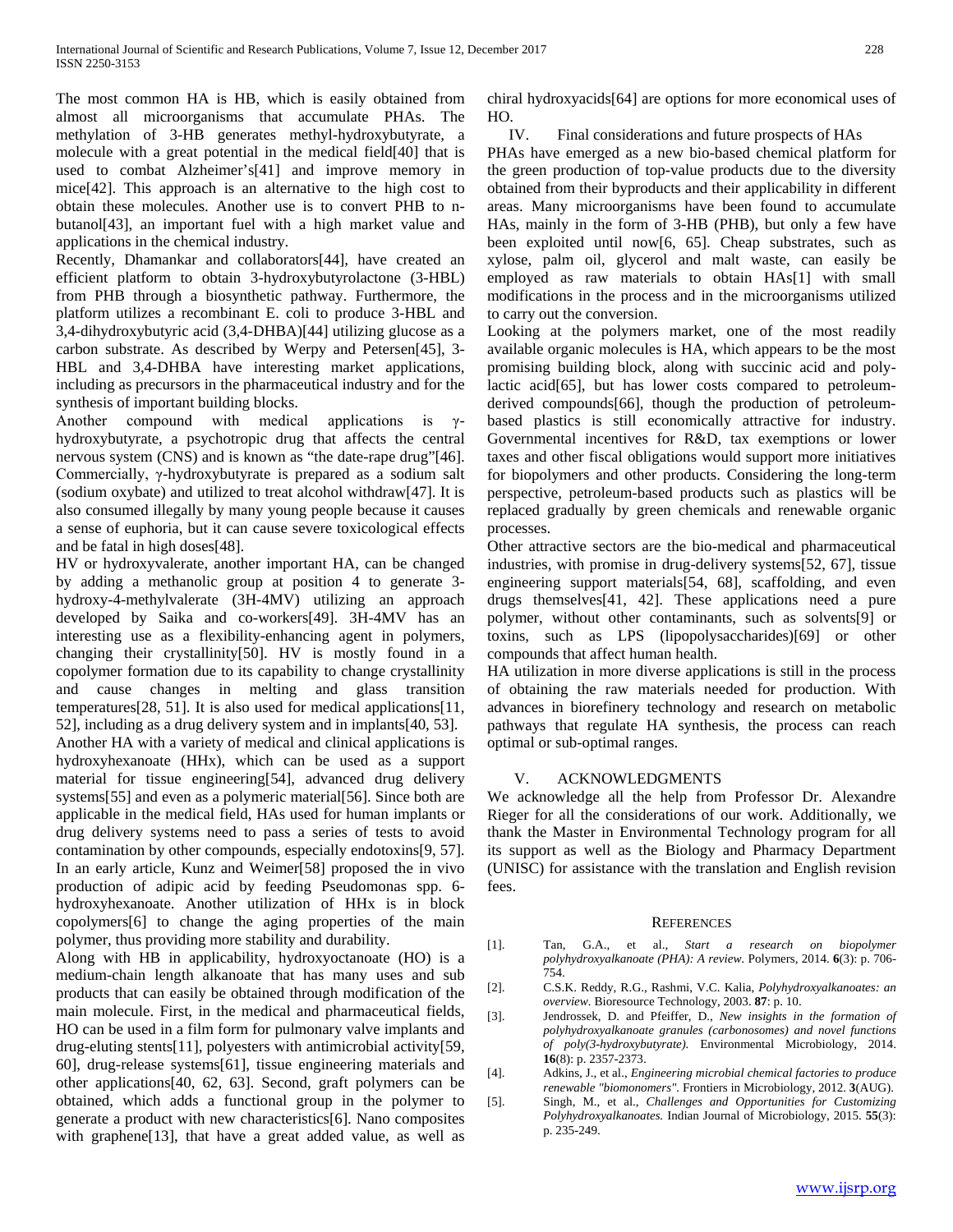- [6]. Valentin, A.S.a.H.E., *Diversity of bacterial polyhydroxyalkanoic acids.* FEMS Microbiology Letters, 1995. **128**: p. 10.
- [7]. Meng, D.C., et al., *Engineering the diversity of polyesters.* Current Opinion in Biotechnology, 2014. **29**(1): p. 24-33.
- [8]. Marchessault, R.W.L.a.R.H., *Bacterial Polyesters: Biosynthesis, Biodegradable Plastics and Biotechnology.* Biomacromolecules, 2005. **6**(1): p. 8.
- [9]. K.G. Harding, J.S.D., H. von Blottnitz, S.T.L. Harrison *Environmental analysis of plastic production processes: Comparing petroleum-based polypropylene and polyethylene with biologically-based poly-Bhydroxybutyric acid using life cycle analysis.* Journal of Biotechnology, 2007. **130**: p. 10.
- [10]. Wampfler, B., et al., *Isolation and Purification of Medium Chain Length Poly(3-hydroxyalkanoates) (mcl-PHA) for Medical Applications Using Nonchlorinated Solvents.* Biomacromolecules, 2010. **11**(10): p. 2716-2723.
- [11]. Luef, K.P., et al., *Poly(hydroxy alkanoate)s in medical applications.* Chemical and Biochemical Engineering Quarterly, 2015. **29**(2): p. 287-297.
- [12]. Nigmatullin, R., et al., *Polyhydroxyalkanoates, a family of natural polymers, and their applications in drug delivery.* Journal of Chemical Technology and Biotechnology, 2015. **90**(7): p. 1209-1221.
- [13]. O'Connor, S., et al., *The anti-cancer activity of a cationic antimicrobial peptide derived from monomers of polyhydroxyalkanoate.* Biomaterials, 2013. **34**(11): p. 2710-2718.
- [14]. Ahmed, A., et al., *Synthesis of Poly-(R)-3 Hydroxyoctanoate (PHO) and Its Graphene Nanocomposites*, in *Green Polymer Chemistry: Biocatalysis and Materials II*. 2013, American Chemical Society. p. 199-209.
- [15]. Verlinden, R.A.J., et al., *Bacterial synthesis of biodegradable polyhydroxyalkanoates.* Journal of Applied Microbiology, 2007. **102**(6): p. 1437-1449.
- [16]. Yin, J., et al., *Effects of chromosomal gene copy number and locations on polyhydroxyalkanoate synthesis by Escherichia coli and Halomonas sp.* Applied Microbiology and Biotechnology, 2015. **99**(13): p. 5523-5534.
- [17]. Kumar, P., et al., *Biodiesel Industry Waste: A Potential Source of Bioenergy and Biopolymers.* Indian Journal of Microbiology, 2015. **55**(1): p. 1-7.
- [18]. Magdouli, S., et al., *How to direct the fatty acid biosynthesis towards polyhydroxyalkanoates production?* Biomass and Bioenergy, 2015. **74**: p. 268-279.
- [19]. Doudoroff, M. and Stanier, R., *Role of poly-beta-hydroxybutyric acid in the assimilation of organic carbon by bacteria.* Nature, 1959. **183**(4673): p. 1440.
- [20]. Sudesh, K., et al., *Synthesis, structure and properties of polyhydroxyalkanoates: biological polyesters.* Progress in Polymer Science, 2000. **25**(10): p. 1503-1555.
- [21]. Kessler, B. and Witholt, B., *Factors involved in the regulatory network of polyhydroxyalkanoate metabolism.* Journal of Biotechnology, 2001. **86**(2): p. 97-104.
- [22]. Zhang, W., et al., *Inhibitors of Polyhydroxyalkanoate (PHA) Synthases: Synthesis, Molecular Docking, and Implications.* ChemBioChem, 2015. **16**(1): p. 156-166.
- [23]. Beeby, M., et al., *Growth and Localization of Polyhydroxybutyrate Granules in Ralstonia eutropha.* Journal of Bacteriology, 2012. **194**(5): p. 1092-1099.
- [24]. Rehm, B.H., *Polyester synthases: natural catalysts for plastics.* Biochem J, 2003. **376**(Pt 1): p. 15-33.
- [25]. Ouyang, S.-P., et al., *Construction of pha-Operon-Defined Knockout Mutants of Pseudomonas putida KT2442 and their Applications in Poly(hydroxyalkanoate) Production.* Macromolecular Bioscience, 2007. **7**(2): p. 227-233.
- [26]. Wang, Q., et al., *Quick and efficient method for genetic transformation of biopolymer-producing bacteria.* Journal of Chemical Technology and Biotechnology, 2010. **85**(6): p. 775-778.
- [27]. Prieto, A., et al., *A holistic view of polyhydroxyalkanoate metabolism in Pseudomonas putida.* Environmental Microbiology, 2015: p. n/an/a.
- [28]. Park, I., et al., *Optimization of Carbon Dioxide and Valeric Acid Utilization for Polyhydroxyalkanoates Synthesis by Cupriavidus necator.* Journal of Polymers and the Environment, 2014. **22**(2): p. 244-251.
- [29]. Kumar, P., et al., *Extending the limits of Bacillus for novel biotechnological applications.* Biotechnology Advances, 2013. **31**(8): p. 1543-1561.
- [30]. Maity, S.K., *Opportunities, recent trends and challenges of integrated biorefinery: Part I.* Renewable and Sustainable Energy Reviews, 2015. **43**: p. 1427-1445.
- [31]. Yang, X., et al., *Current states and prospects of organic waste utilization for biorefineries.* Renewable and Sustainable Energy Reviews, 2015. **49**: p. 335-349.
- [32]. Energy, U.S.D.o. *National Renewable Energy Laboratory* 2016 [cited 2016; Available from: http://www.nrel.gov/.
- [33]. Nasib Qureshi, D.H., Alain Vertes, *Biorefineries*. Vol. 1. 2014: Elsevier. 296.
- [34]. Zhang, Y., et al., *A physicochemical method for increasing methane production from rice straw: Extrusion combined with alkali pretreatment.* Applied Energy, 2015. **160**: p. 39-48.
- [35]. Shirkavand, E., et al., *Combination of fungal and physicochemical processes for lignocellulosic biomass pretreatment - A review.* Renewable and Sustainable Energy Reviews, 2016. **54**: p. 217-234.
- [36]. Oh, Y., et al., *Recent advances in development of biomass pretreatment technologies used in biorefinery for the production of bio-based fuels, chemicals and polymers.* Korean Journal of Chemical Engineering, 2015. **32**(10): p. 1945-1959.
- [37]. Sen, B., et al., *State of the art and future concept of food waste fermentation to bioenergy.* Renewable and Sustainable Energy Reviews, 2016. **53**: p. 547-557.
- [38]. Zhuang, K.H. and Herrgård, M.J., *Multi-scale exploration of the technical, economic, and environmental dimensions of bio-based chemical production.* Metabolic Engineering, 2015. **31**: p. 1-12.
- [39]. Anderson, A.J. and Dawes, E.A., *Occurrence, metabolism, metabolic role, and industrial uses of bacterial polyhydroxyalkanoates.* Microbiological Reviews, 1990. **54**(4): p. 450-472.
- [40]. Williams, S.F. and Martin, D.P., *Applications of Polyhydroxyalkanoates (PHA) in Medicine and Pharmacy*, in *Biopolymers Online*. 2005, Wiley-VCH Verlag GmbH & Co. KGaA.
- [41]. Zhang, J., et al., *3-Hydroxybutyrate methyl ester as a potential drug against Alzheimer's disease via mitochondria protection mechanism.* Biomaterials, 2013. **34**(30): p. 7552-62.
- [42]. Zou, X.-H., et al., *The effect of 3-hydroxybutyrate methyl ester on learning and memory in mice.* Biomaterials, 2009. **30**(8): p. 1532- 1541.
- [43]. Schweitzer, D., et al., *Biobased n-Butanol Prepared from Poly-3 hydroxybutyrate: Optimization of the Reduction of n-Butyl Crotonate to n-Butanol.* Organic Process Research & Development, 2015. **19**(7): p. 710-714.
- [44]. Dhamankar, H., et al., *Engineering E. coli for the biosynthesis of 3 hydroxy-γ-butyrolactone (3HBL) and 3,4-dihydroxybutyric acid (3,4- DHBA) as value-added chemicals from glucose as a sole carbon source.* Metabolic Engineering, 2014. **25**: p. 72-81.
- [45]. Werpy, T. and Petersen, G., *Top Value Added Chemicals from Biomass: Volume I -- Results of Screening for Potential Candidates from Sugars and Synthesis Gas*, in *Other Information: PBD: 1 Aug 2004*. 2004. p. Medium: ED; Size: 76 pp. pages.
- [46]. Corkery, J.M., et al., *Gamma hydroxybutyrate (GHB), gamma butyrolactone (GBL) and 1,4-butanediol (1,4-BD; BDO): A literature review with a focus on UK fatalities related to non-medical use.* Neuroscience and Biobehavioral Reviews, 2015. **53**: p. 52-78.
- [47]. Skala, K., et al., *Sodium oxybate in the treatment of alcohol dependence: From the alcohol withdrawal syndrome to the alcohol relapse prevention.* Expert Opinion on Pharmacotherapy, 2014. **15**(2): p. 245-257.
- [48]. Schep, L.J., et al., *The clinical toxicology of gamma-hydroxybutyrate, gamma-butyrolactone and 1,4-butanediol.* Clinical Toxicology, 2012. **50**(6): p. 458-470.
- [49]. Saika, A., et al., *Enhanced incorporation of 3-hydroxy-4 methylvalerate unit into biosynthetic polyhydroxyalkanoate using leucine as a precursor.* AMB Express, 2011. **1**(1): p. 1-8.
- [50]. Saika, A., et al., *Biosynthesis of poly(3-hydroxybutyrate-co-3 hydroxy-4-methylvalerate) by recombinant Escherichia coli expressing leucine metabolism-related enzymes derived from Clostridium difficile.* Journal of Bioscience and Bioengineering, 2014. **117**(6): p. 670-675.
- [51]. Yang, Y.H., et al., *Biosynthesis of poly(3-hydroxybutyrate-co-3 hydroxyvalerate) containing a predominant amount of 3-*